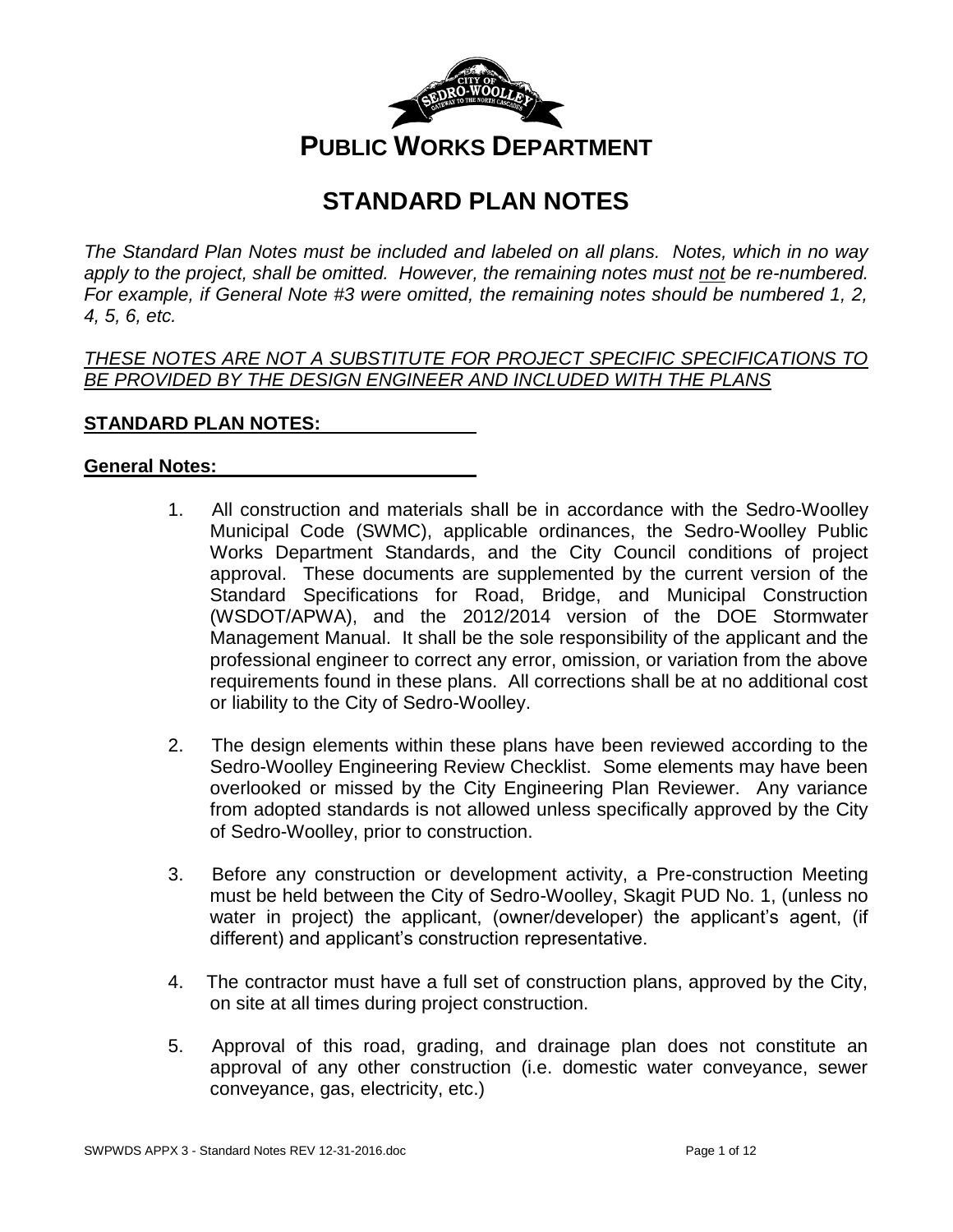- 6. Construction noise shall be limited to 7 a.m. to 8 p.m., Monday through Saturday, 10 a.m. to 6 p.m. Sunday.
- 7. It shall be the applicant's/contractor's responsibility to obtain all construction easements necessary before initiating off-site work within the road rights of way.
- 8. The contractor shall notify "Call Before You Dig" at 811 a minimum of two business days prior to commencing digging or grading operations.
- 9. Franchised utilities of other installations that are not shown on these approved plans shall not be constructed unless an approved set of plans that meet all City requirements and the requirements of the Sedro-Woolley Roadway Standards are submitted to the City of Sedro-Woolley at least three days prior to construction.
- 10. Vertical datum shall be City of Sedro-Woolley. (NAVD88)
- 11. Horizontal datum shall be City of Sedro-Woolley. (Washington State Plane Coordinate System North Zone)
- 12. Infiltration system construction may be within a right of way (with approval of the Public Works Department) or appropriate drainage easements, but not underneath the roadway section.
- 13. All roadway subgrade shall be backfilled and compacted to 95% density in accordance with WSDOT 2-06.3.
- 14. Open cutting of existing roadways is not allowed unless specifically approved by the Public Works Department and noted on these approved plans. Any open cut shall be restored in accordance with the Sedro-Woolley Standard Trench Detail(s) and the SWPWDS. All utility trenches underneath an existing roadway shall be backfilled and compacted in accordance with applicable City Details.
- 15. The Contractor shall be responsible for providing adequate safeguards, safety devices, protective equipment, flaggers, and any other needed actions to protect life, health, and safety of the public, and to protect property in connection with the performance of work covered by the contractor. Any work within the traveled right of way that may interrupt normal traffic flow shall require at least one flagger for each lane of traffic affected. All sections of the WSDOT Standard Specifications 1-10-Traffic Control, shall apply.
- 16. Contractor shall provide and install all regulatory and warning signs per the latest edition of Manual On Uniform Traffic Control Devices (MUTCD) and in accordance with approved Traffic Control Plans.
- 17. All utilities shall be adjusted to final grade after final paving of the asphalt wearing course.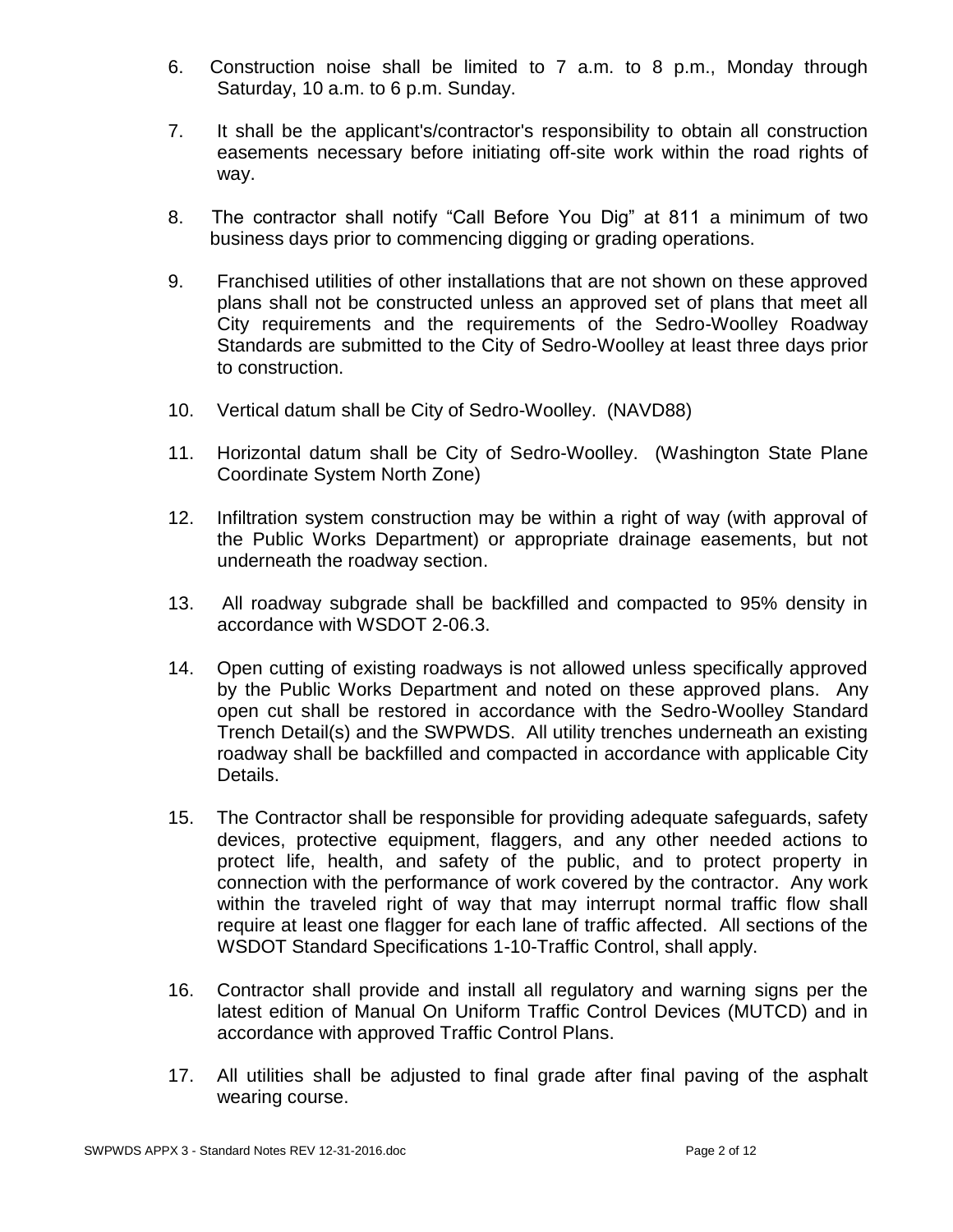- 18. Rockeries are considered to be a method of bank stabilization and erosion control only. Rockeries shall not be constructed to serve as retaining walls. All rockeries shall be constructed in accordance with standard accepted methods, including toe drains. Toe drain outlets shall be properly armored and located where the water will not cause problems, or tightlined into the stormwater collection/conveyance system. Rockeries may not exceed four feet (4') in height for cut sections or four feet (4') in height for fill sections unless designed by a geotechnical or structural engineer licensed in the state of Washington.
- 19. All damages to public and/or private property by the contractor during construction shall be promptly repaired to the satisfaction of the owner and/or City inspector before project approval and/or release of the project's performance bond.
- 20. Test observations and inspections (except for PUD water lines) shall be by the City inspector.
- 21. All test results shall meet or exceed the specifications. All items and materials which do not meet or exceed the specifications shall be replaced and retested at no additional cost to the City or to the owner.
- 22. Issuance of the building or construction permit by the City does not relieve the owner of the continuing legal obligation and/or liability connected with construction of facilities within these plans. Furthermore, the City does not accept any obligation for the proper functioning and maintenance of said facilities during or following construction.
- 23. Discrepancies and/or errors in these Standard Notes or between the Standard Notes and the Plans and Specifications shall be reported to the as soon as possible.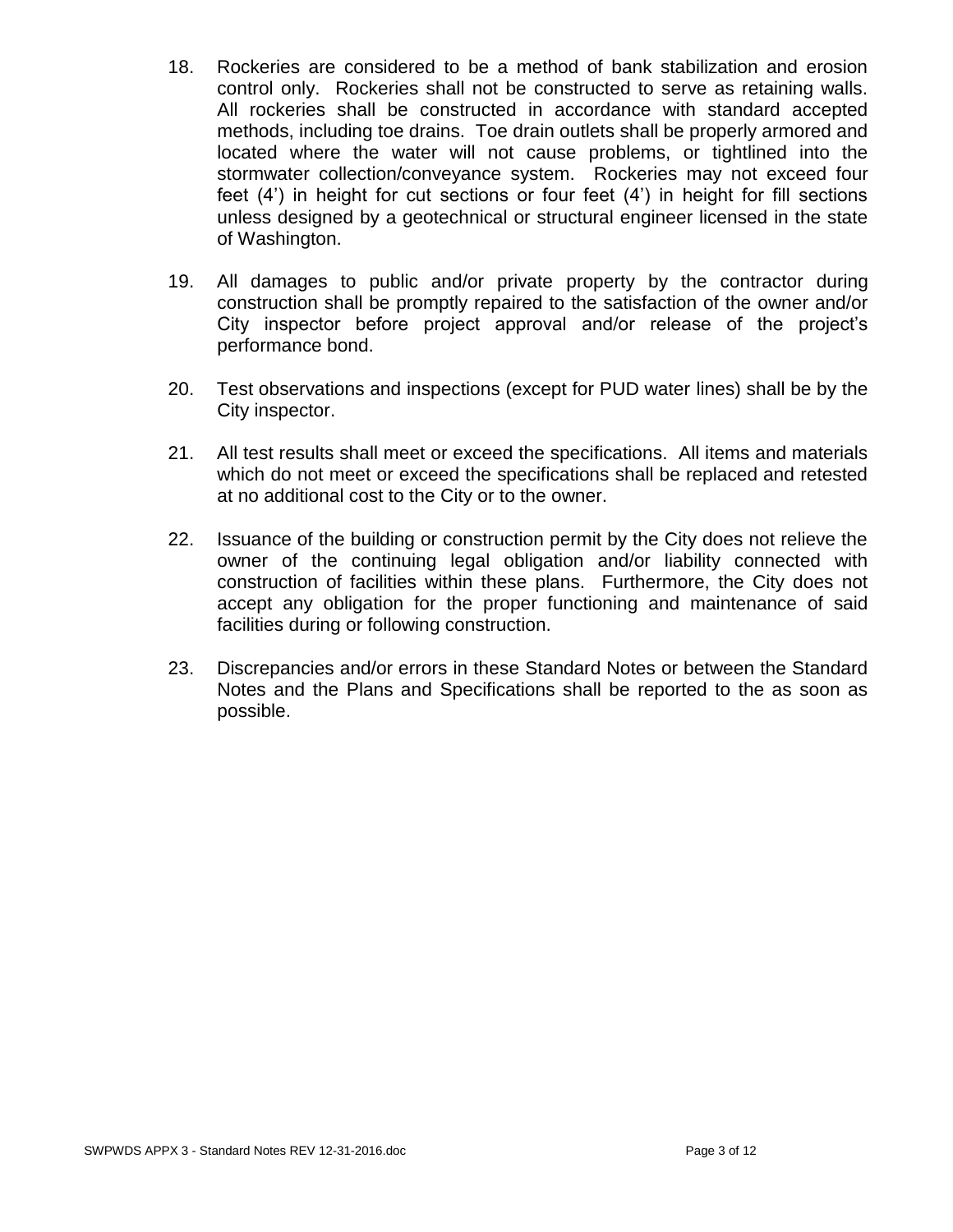## **Roadway Notes:**

- 1. All portions of the site to be filled within the limits of the roadway shall be filled with gravel base or better material placed in loose lifts not to exceed 8 inches and compacted according to Standard Specifications Section 2-03(14)C "Method C" to a minimum of 95% maximum density. All soft areas in the excavated subgrade shall be excavated to expose a firm, non-yielding condition and backfilled with compacted gravel base material. Prior to backfilling, all subgrade shall be inspected by the engineer or City inspector.
- 2. The owner or contractor shall provide materials testing on all materials placed within Right-of-Way or areas subject to regular vehicular traffic in accordance with the most recent releases of the WSDOT Standard Specifications and Materials Manuals. The owner or contractor shall provide the City with compaction test results performed by an approved testing lab. Lab testing of materials shall be performed on every 100 C.Y. of material. Field testing shall be performed every 18 inches of compacted embankment depth, and on the surface of each material layer: subgrade, subbase, base, crushed surfacing, asphalt surfacing. In trench lines, compaction testing shall take place every 500 lineal feet and every 24 inches of compacted depth unless 1-1/4" minus (CSBC) 3/4" minus or 5/8" minus (CSTC) crushed gravel is used with vibratory compaction, or CDF is used. The contractor shall retain licensed personnel to perform compaction tests at the specified frequency.
- 3. If adequate inspection is not performed before completion of the roadway construction, it may be necessary for core drilling and testing to be performed to assure an acceptable quality of roadway. When core drilling is found to be necessary, the contractor will be held responsible for all costs incurred.
- 4. Crushed surfacing top course (CSTC) shall conform to section 9-03.9(3) of the Standard Specifications. CSTC shall be compacted to a minimum of 95% maximum density as determined by Standard Specification Section 2-03.3(14)D. Graded and compacted surface of CSTC shall be within 1/2 inch of desired depth below finish grade. Prior to importing CSTC the contractor shall provide satisfactory passing gradation and degradation test results to the Engineer.
- 5. Immediately prior to placing geotextile fabric over subgrade, if required, all saturated and disturbed soils and protruding obstructions shall be scraped from the area where the geotextile is to be placed. No construction traffic shall be allowed on the prepared surface or over the geotextile fabric until properly 'bridged' with a minimum of 8" compacted depth gravel base.
- 6. Organic material including buried logs discovered during subgrade excavation and site preparation shall be entirely removed and disposed of by the contractor. Holes from log removal shall be backfilled with gravel base and compacted to 95% maximum density at the optimum moisture content as determined by Standard Specification Section 2-03.3(14)D.
- 7. During periods of rainfall, the contractor shall prevent water from ponding and/or standing on the subgrade or on the prepared gravel subsurface. Storm runoff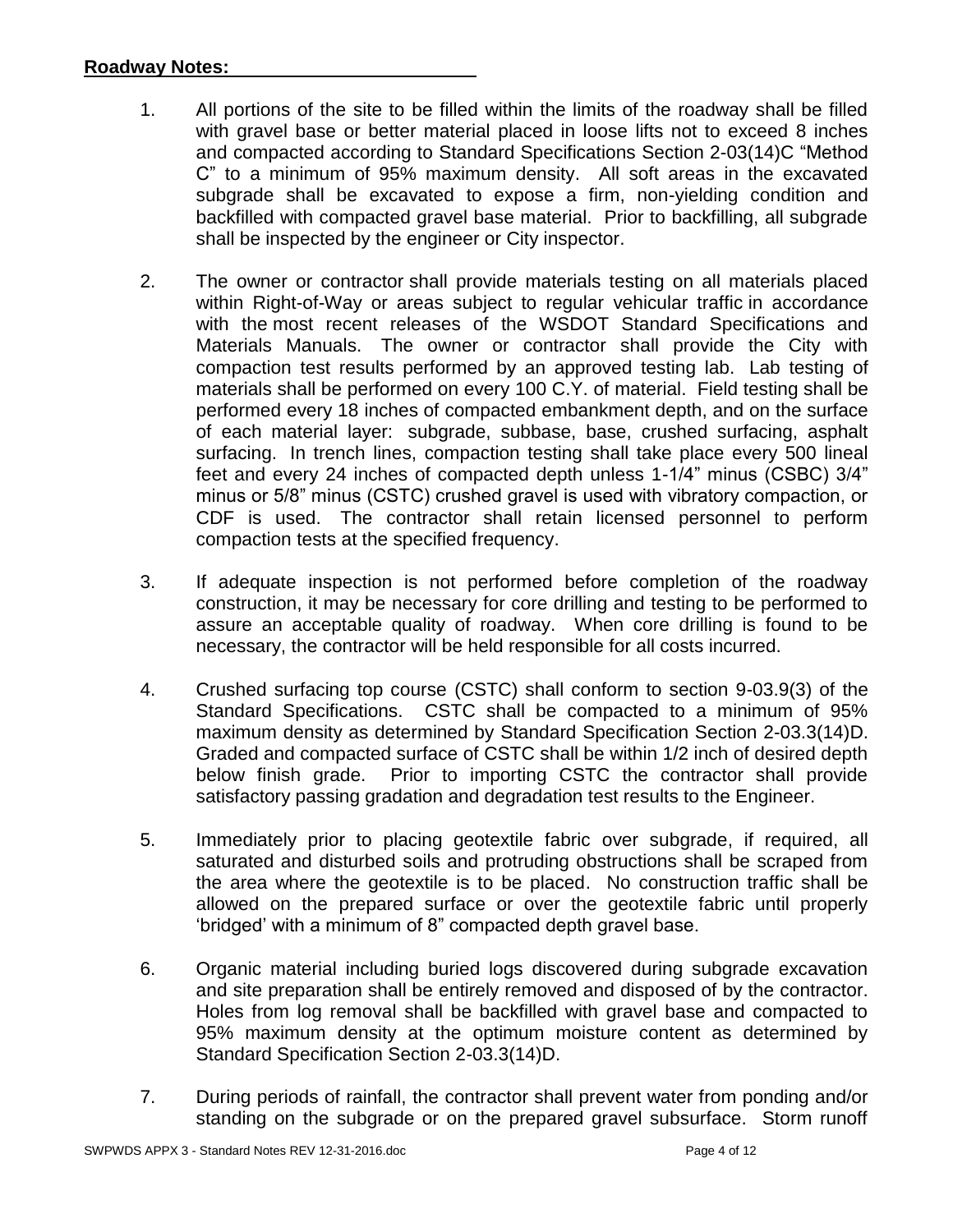may be discharged into the existing or proposed stormwater system (*after proper treatment to remove sediments*) or another on-site location that will not impact the neighboring properties or this project. Suspension of work shall conform to 1-08.6 of the Standard Specifications.

- 8. Ditch slopes shall be stabilized to prevent erosion. If ditch erosion is evident, ditch lining shall be provided to the satisfaction of the City.
- 9. Roadways to be overlaid shall first be cleaned.
- 10. Geotextile fabric shall be placed under overlays where reflective cracking is likely to occur. A thin tack coat shall be placed under and over the geotextile fabric prior to placing asphalt.
- 11. Minimum depth of asphalt shall conform to the Sedro-Woolley Public Works Department Standards. Maximum compacted asphalt lift depth is 3 inches. Minimum compacted asphalt lift depth is 1.5 inches.
- 12. Street signage and striping: Street signage and striping shall conform to the SWMC, the Sedro-Woolley Public Works Department Standards and the MUTCD, current edition. All signage and striping shall be supplied by the contractor.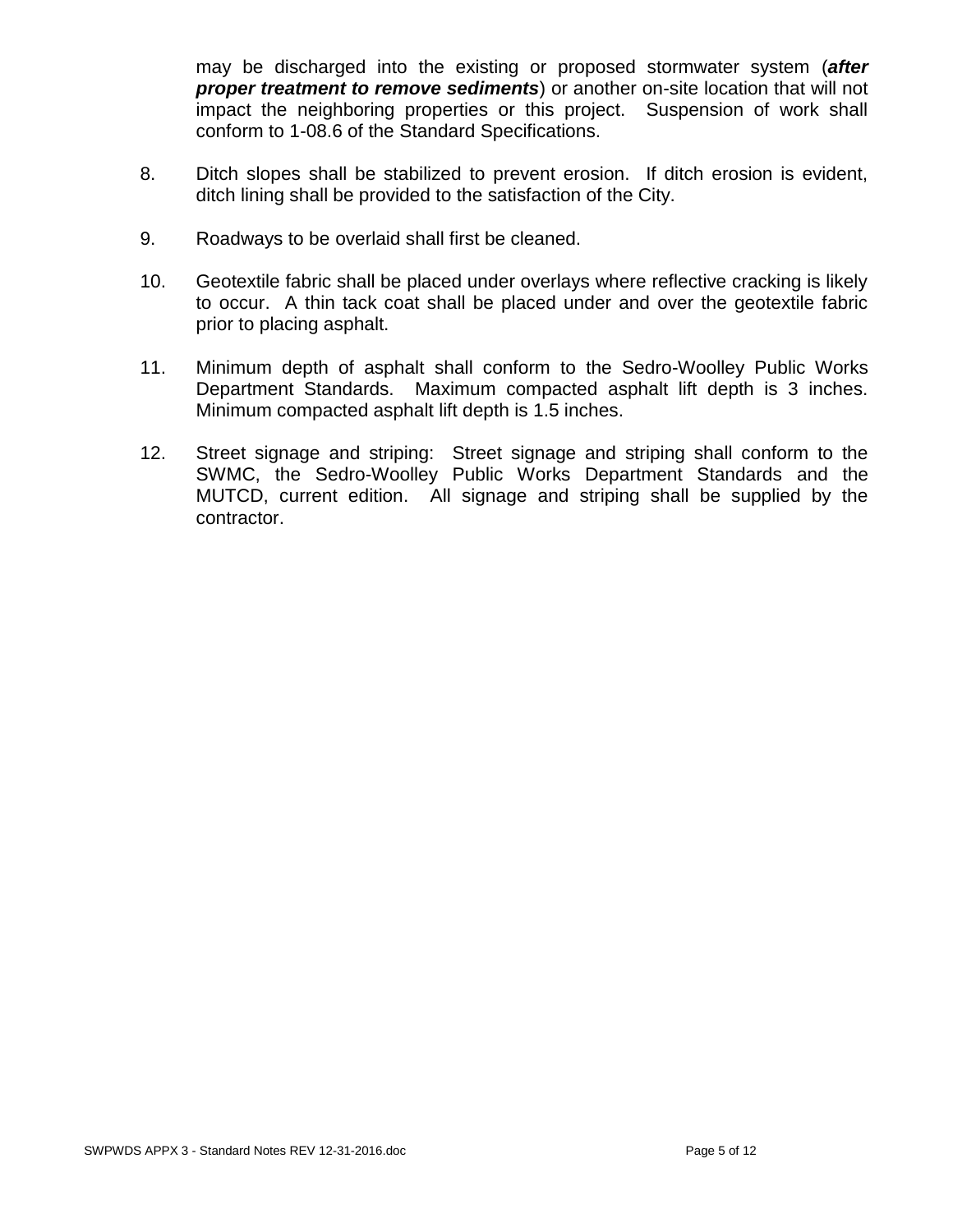- 1. All pipe and appurtenances shall be laid on a properly prepared foundation in accordance with WSDOT 7-08.3. This shall include leveling and compacting the trench bottom, the top of foundation material, and required pipe bedding, to a uniform grade so that the entire pipe is supported by a uniformly dense unyielding base.
- 2. PVC storm pipe larger than 8-inch inner diameter (I.D.) shall conform to section 9-05.12 of the Standard Specifications meeting the requirement of ASTM D-3034 SDR-35 or ASTM F 679. Joints shall be bell and spigot with a gasketed joint.
- 3. Corrugated Polyethylene storm pipe shall conform to section 9-05.19 and 9- 05.20 of the Standard Specifications.
- 4. Ductile Iron (D.I.) pipe shall conform to section 9-05.13 of the Standard Specifications and ANSI A 21.51 or AWWA C151.
- 5. Corrugated Metal Pipe (CMP) shall be either aluminum or galvanized steel pipe. Aluminum pipe shall be helical lock seam pipe conforming to section 9-05.11 of the Standard Specifications. Galvanized pipe shall meet the specifications of AASHTO M 36 Type 1 and section 9-05.4 of the Standard Specifications. All pipe shall be gasketed with manufacturer provided products.
- 6. Steel pipe shall be galvanized and have Asphalt Treatment #1 or better inside and outside, and shall not be used without the explicit authorization of the Director .
- 7. All drainage structures, such as catch basins and manholes, not located within a traveled roadway or sidewalk, shall have solid locking lids. All drainage structures associated with a permanent stormwater facilities shall have solid locking lids.
- 8. All catch basin or storm manhole pipe penetrations, pick holes, riser sections and frames shall be grouted inside and outside with non-shrink grout.
- 9. All catch basin grates shall conform to WSDOT Standard Plans. Combination inlets shall be used on catch basins located in sag curve sections.
- 10. All driveway culverts located within the right of way shall be of sufficient length to provide a minimum 3:1 slope from the edge of the driveway to the bottom of the ditch. Culverts shall have beveled end sections to match the side slopes. Minimum culvert diameter shall be 12-inches.
- 11. Lots not approved for infiltration shall be provided with drainage outlets (stubouts). Stub-outs shall conform to the following:
	- A. Each outlet shall be suitably located at the lowest elevation on the lot, so as to service all future roof downspouts and footing drains, driveways, yard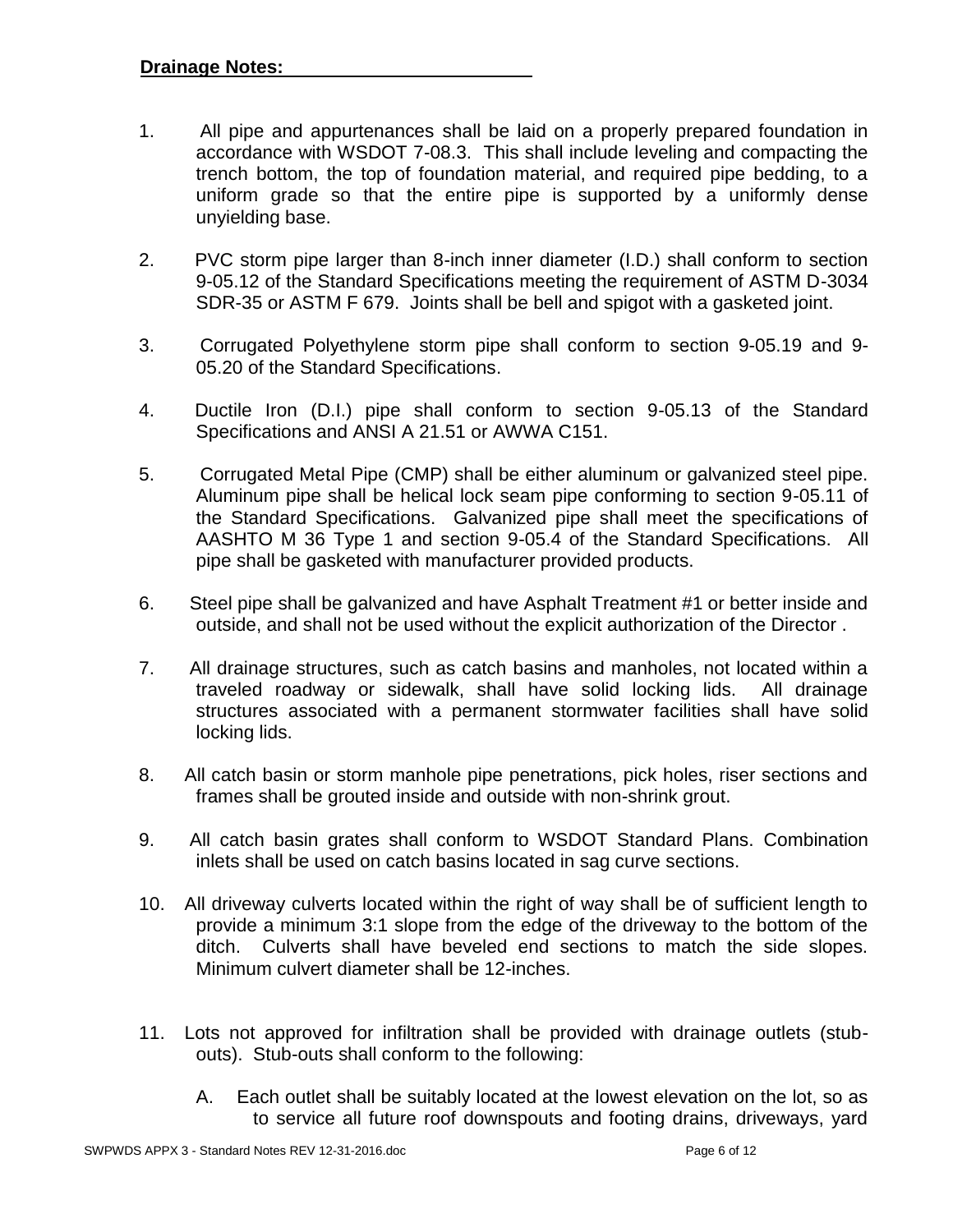drains, and any other surface or sub-surface drains necessary to render the lots suitable for their intended use. Each outlet shall have freeflowing, positive drainage to an approved stormwater conveyance system or to an approved outfall location.

- B. Outlets on each lot shall be located with a five-foot (5') high, 2 x 4 stake marked "Storm." The stub-out shall extend above surface level, be visible and be secured to the stake.
- C. Pipe material shall conform to WSDOT or APWA specifications and if nonmetallic the pipe shall contain acceptable detection or be laid with a stranded tracer wire of sufficient gage.
- D. Drainage easements are required for drainage systems designed to convey flows through individual lots.
- E. The applicant/contractor is responsible for coordinating the locations of all stub-out conveyance lines with respect to the utilities (i.e. power, gas, telephone, television).
- F. All individual stub-outs shall be privately owned and maintained by the lot homeowner.
- 12. Trenching, bedding, and backfill materials shall conform to the Standard Specifications Divisions 7 and 9 and applicable Plan Details.
- 13. No part of the drainage system may be covered, concealed, or put into use until it has been inspected, tested (if required), and accepted by the City inspector.
- 14. All permanent stormwater facilities must be installed, stabilized, and in operation prior to or in conjunction with removal of TESC measures.
- 15. At the end of all site construction, the contractor shall clean all debris from catch basins and stormwater conveyances. Debris shall not be allowed to enter streams or off-site stormwater systems.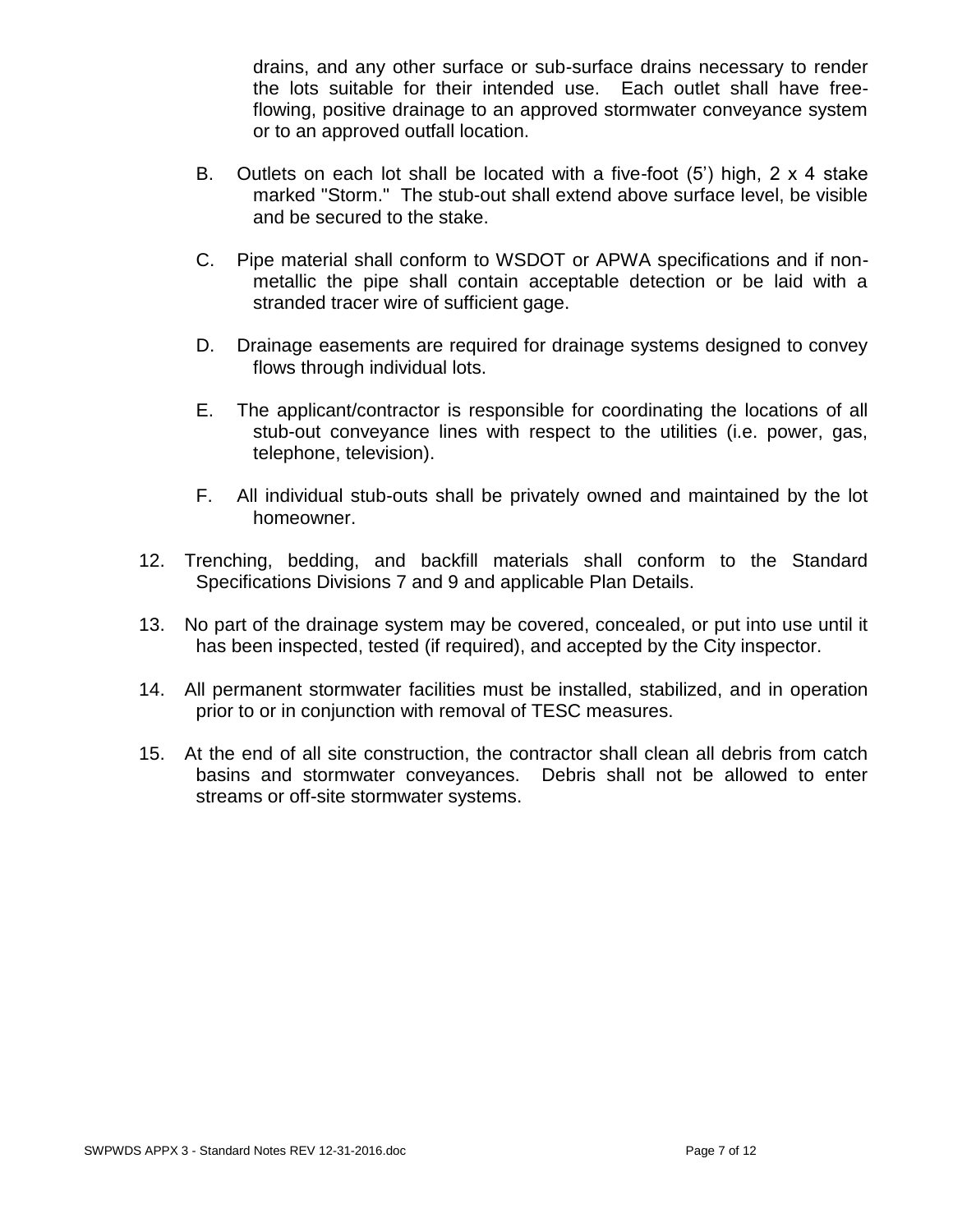- 1. A licensed bonded contractor must be employed for work in the public right-ofway
- 2. All side sewers (residential and commercial) shall be a minimum of 6-inch diameter from the main to the property line.
- 3. Slope on side sewers shall be 2% (1/4-inch per foot) or greater.
- 4. Gravity sewer pipe material shall meet ASTM3034 and be SDR-35, or better and be "green" color. White PVC pipe shall not be used..
- 5. Glued joints are not acceptable. Joints shall be rubber gasketed.
- 6. Cleanouts shall be placed at edge of Right-of-Way, at the foundation, and every 100 feet.
- 7. No bend sharper than 1/8 (45°) will be permitted without a cleanout.
- 8. Cleanouts shall be brought to finish grade surface and capped per City Details.
- 9. Sewer pipe must have at least 30 inches cover at the property line and 18 inches on private property.
- 10. Pipe will be bedded 6 inches under and 6 inches over with pea gravel or buckshot only.
- 11. Sewer Manholes shall have the words "Sewer" cast into the lid. All lids shall be bolt down type.
- 12. All sewer piping shall be placed with increasing diameter downstream. No exceptions without written modification confirmation from the City Engineer.
- 13. All sewer trenches shall be installed with detectable marking tape conforming to WSDOT 9-15.18. The tape shall be 4 inches wide and color coded green. The tape shall be installed at 12 to 18 inches below finish grade and a minimum of 12 inches above the pipe.
- 14. All manholes shall have a 0.1-foot drop through the manhole unless azimuth angle 75-degrees or greater, which shall have a 0.2-foot drop through the manhole
- 15. Stamped and signed certified "As-built" plans shall be submitted and approved prior to final acceptance, TV-logging, and /or building permit approval, and include Northing and Easting data (City Horizontal Datum) for structures and cleanouts.
- 16. All trenches or excavations within the public right-of-way will be safe guarded with barricades and must not be left open overnight.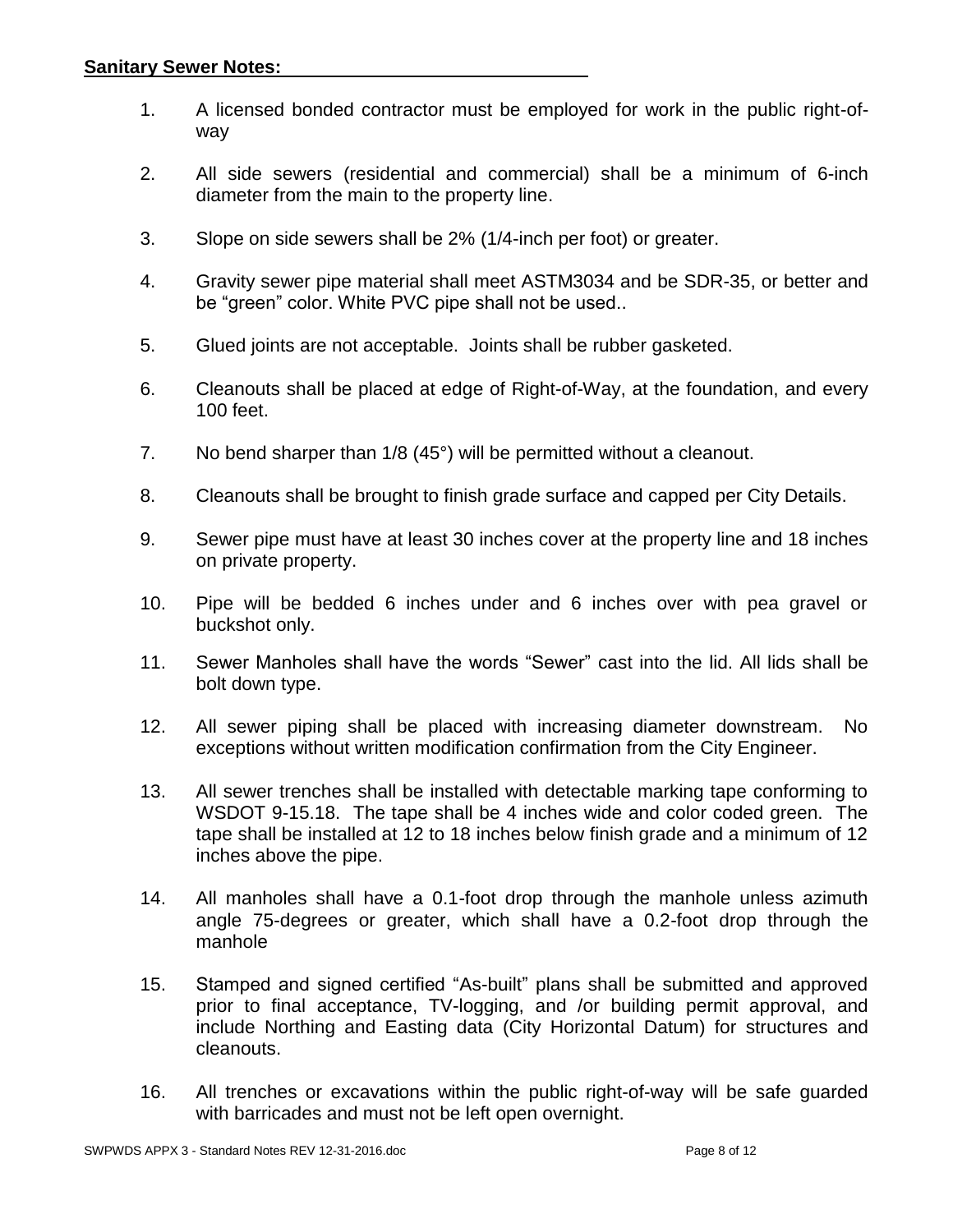- 17. Backfill all trenches after inspection and clean up street, including pavement restoration.
- 18. Any portion of the installation covered or backfilled without approval by the inspector will be uncovered. NO EXCEPTIONS.
- 19. Requests for inspection will be made at least 24 hours in advance by call to the Inspection line (360) 855-0139.
- 20. City will perform video inspection of sewer lines 6-inches in diameter and greater prior to final acceptance. Structures and pipes shall be cleaned prior to video inspection. Coordinate with the City for video inspection scheduling.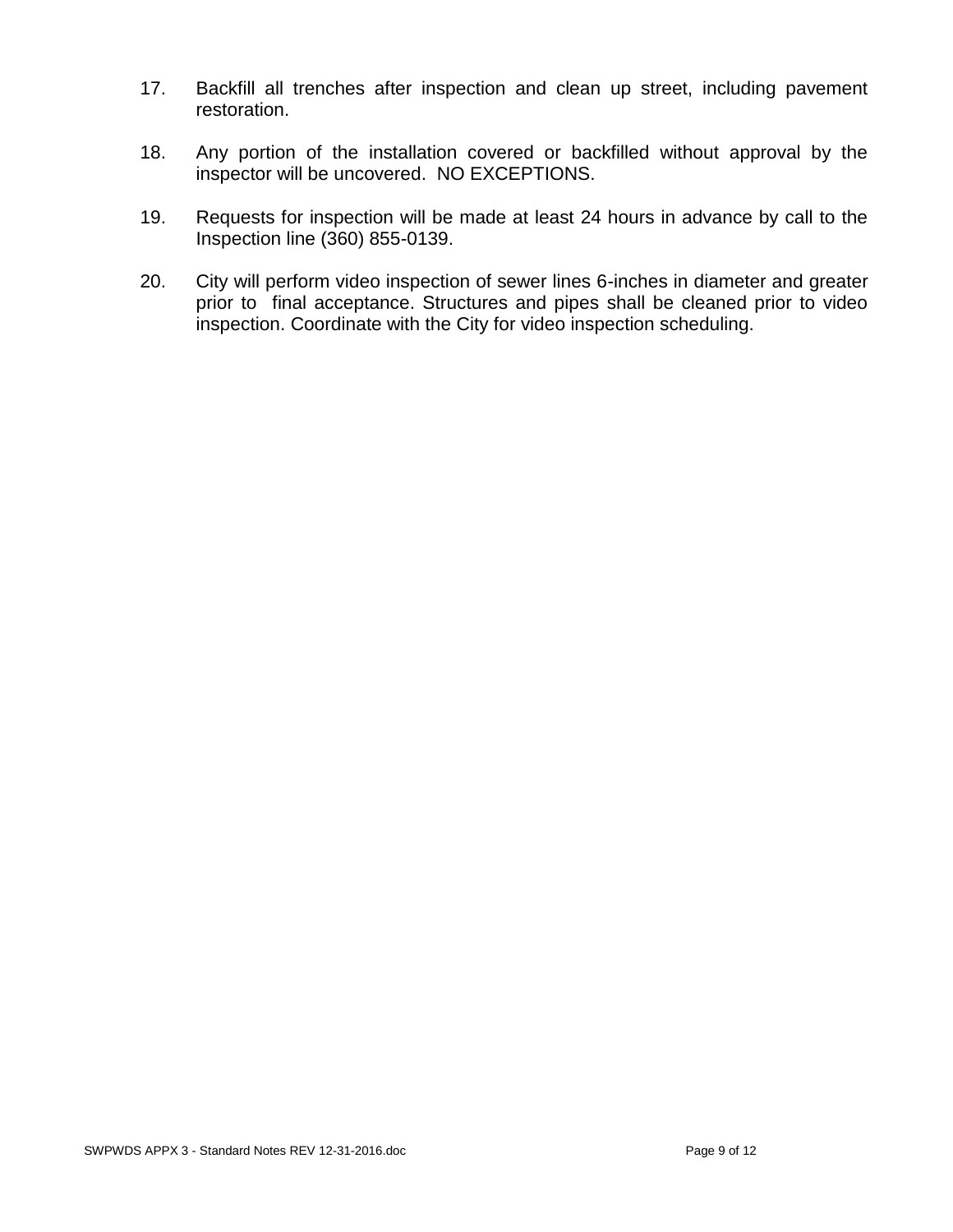# **Erosion/Sedimentation Control Notes:**

- 1. Erosion and sediment control BMP's shall conform to the 2012/2014 Department of Ecology Stormwater Management Manual (Volume II-Construction Stormwater Pollution Prevention), the project TESC Plans and Details, the project SWPPP, DOE permit requirements and conditions, and any other agency permit requirements and conditions.
- 2. The ESC plan(s) shall be developed in accordance with the 201/2014 version of the Department of Ecology Stormwater Management Manual, Volume II, Construction Stormwater Pollution Prevention Plan Checklist, Section II.
- 3. Approval of this Erosion/Sedimentation Control (ESC) plan does not constitute an approval of permanent road or drainage design (i.e. size and location of roads, pipes, restrictors, channels, retention facilities, utilities, etc.).
- 4. The implementation of these ESC plans and the construction, maintenance, replacement, and upgrading of these ESC facilities is the responsibility of the applicant/contractor until all construction is approved.
- 5. The boundaries of the clearing limits shown on this plan shall be clearly staked and delineated in the field prior to any construction activities. During the construction period, no disturbance beyond the clearing limits shall be permitted. The clearing limits shall be maintained by the applicant/contractor for the duration of construction. Clearing limits surrounding protected critical areas (PCA's) or significant trees must be marked with orange construction fencing.
- 6. The ESC facilities shown on this plan must be constructed in conjunction with all clearing and grading activities, and in such a manner as to insure that sediment laden water does not enter the drainage system or violate applicable water standards.
- 7. The ESC facilities shown on this plan are the minimum requirements for anticipated site conditions. During the construction period, these ESC facilities shall be upgraded (i.e. additional sumps, relocation of ditches and silt fences, etc.) as needed for unexpected storm events.
- 8. The ESC facilities shall be inspected daily by the applicant/contractor and maintained as necessary to ensure their continued functioning.
- 9. Any area needing ESC measures, not requiring immediate attention, shall be addressed within seven (7) days (May 1 – September 30) or within 48 hours (October 1 – April 30).
- 10. The ESC facilities on inactive sites shall be inspected and maintained a minimum of once a month or within the 24 hours following a storm event.
- 11. At no time shall sediment be allowed to accumulate within a catch basin. All catch basins within the project area and downstream of sediment-producing activities shall be fitted with an approved catch basin insert. Filter fabric wrapped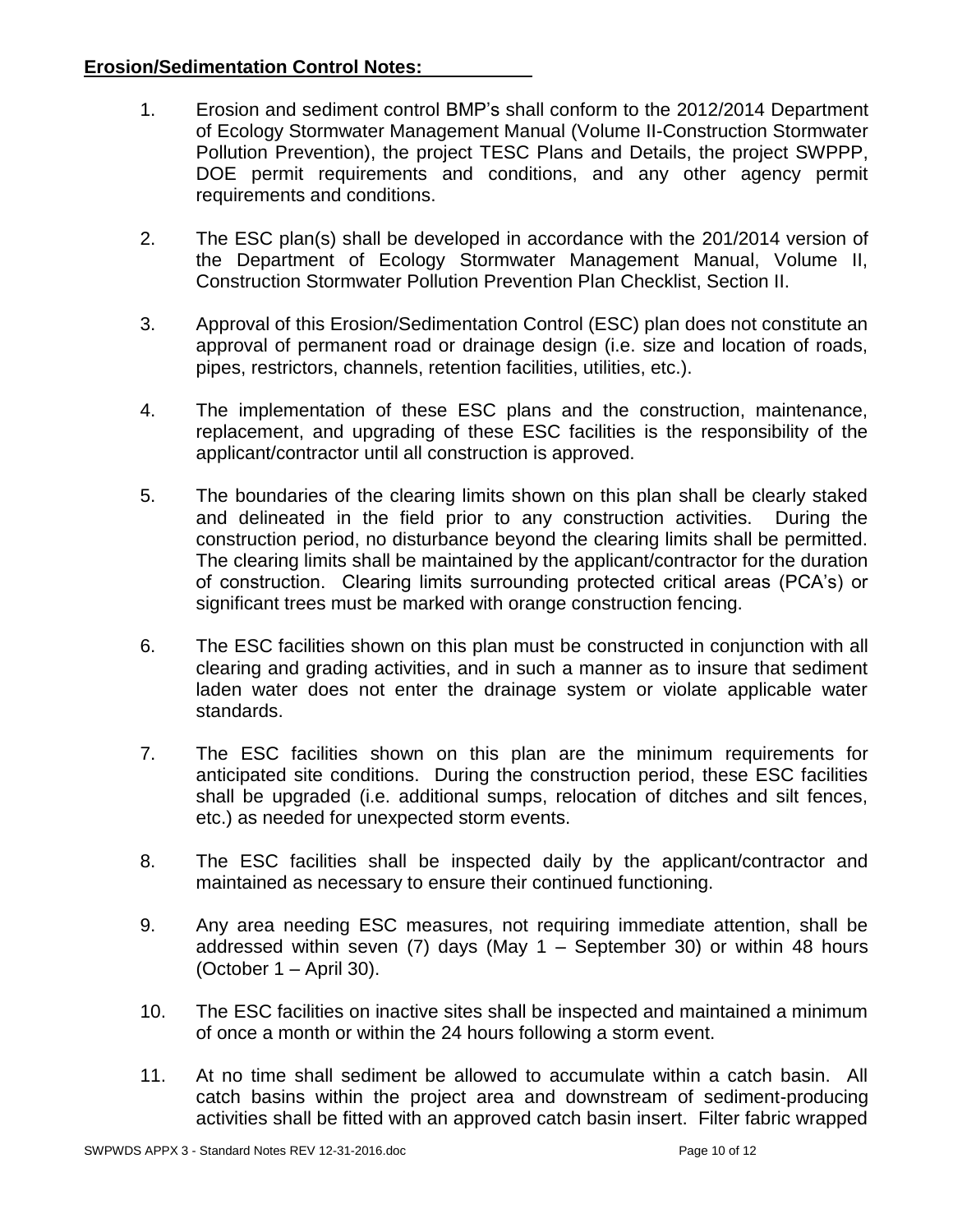over or under a catch basin grate inlet is not a suitable alternative. All catch basins and conveyance lines shall be cleaned prior to paving. The cleaning operation shall not flush sediment-laden water into the downstream system.

- 12. Stabilized construction entrance(s) shall be installed at the beginning of construction and maintained for the duration of the project. Additional measures may be required to insure that all paved areas are kept clean for the duration of the project.
- 14. Management practices providing significant tree protection shall be provided. Such protection may include but is not limited to chain link fence and/or orange construction fencing placed outside of the drip lines of significant trees to be protected. Significant trees are defined as deciduous trees with 8-inch or greater DBH (4-1/2 feet from ground) or evergreens with 6-inch or greater DBH. The drip line of a tree is defined as the perimeter of the canopy.
- 15. The owner/developer is responsible for the site at all times, and shall appoint a certified ESC lead person. THE ESC plan will show the name of this responsible party. Failure to adequately control erosion on site to the satisfaction of the City of Sedro-Woolley will result in a "STOP WORK" order and possibly fines. Failure by the City to be able to reach the ESC lead will result in a "STOP WORK" order and possibly fines.
- 16. The names and phone numbers of the following responsible parties shall provided to the City at the project preconstruction conference:
	- **ESC Lead Person**
	- Contractor
	- **Dwner**
	- **Developer**
	- **ESC Design Engineer**
- 17. ESC measures shall be maintained and functional until the site has completely stabilized to the satisfaction of the City of Sedro-Woolley and until other permit requirements and conditions are met.
- 18. Any permanent stormwater facility used as a temporary settling basin shall be modified with the necessary erosion control measures and shall provide adequate storage capacity. If the permanent facility is to function ultimately as an infiltration or dispersion system, the facility shall not be used as a temporary settling basin. No underground detention tanks or vaults shall be used as a temporary settling basin.
- 19. Where seeding for temporary erosion control is required, fast germinating grasses shall be applied at an appropriate rate (i.e., annual or perennial rye applied at approximately eighty (80) pounds per acre). Mulch, tackifier, and watering agents shall be utilized in the mix when appropriate.